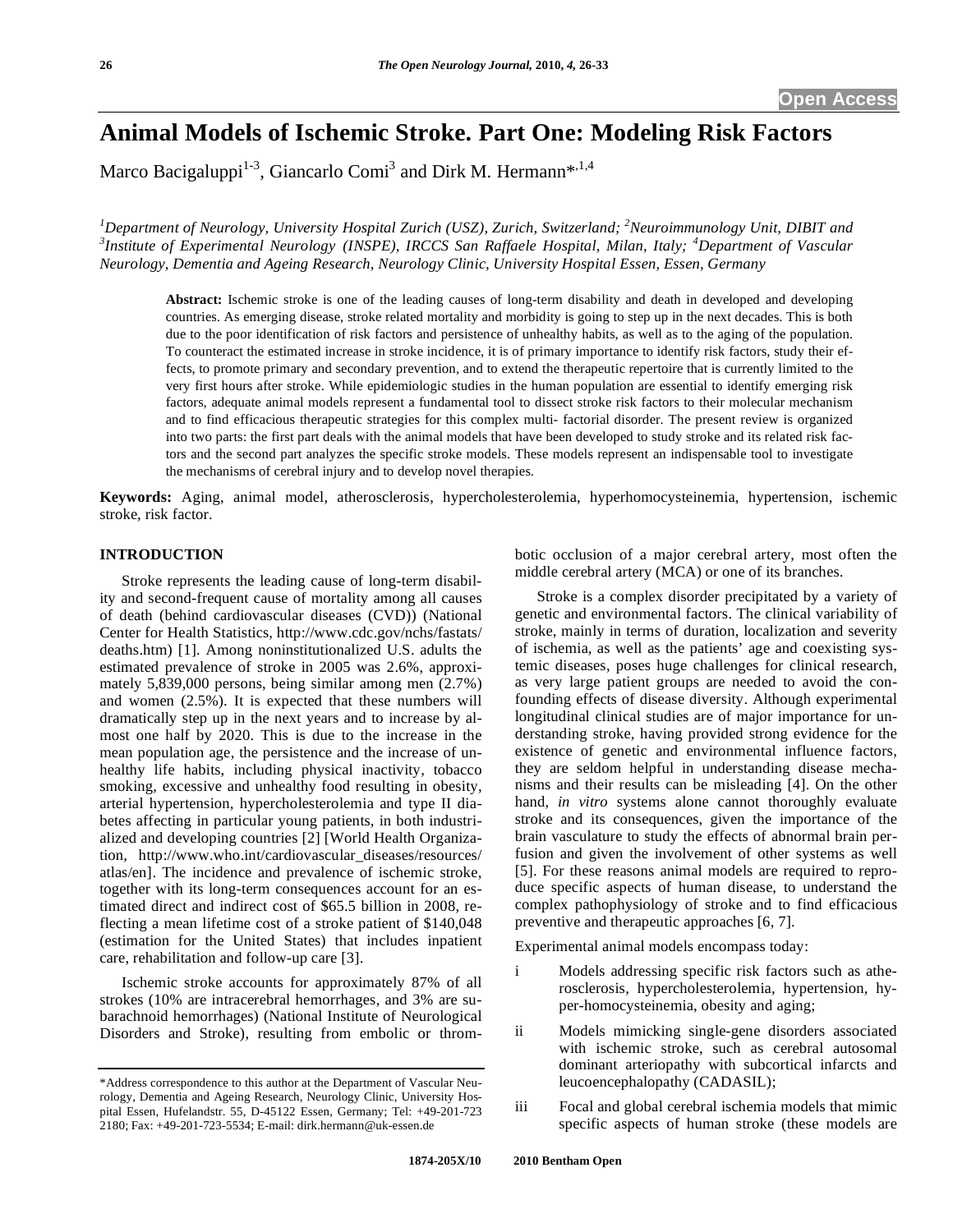discussed in the second part of the review: "Part two: Modeling cerebral ischemia").

 The models described in i.) and ii.) are used to study the relationship between risk factors (modifiable and not modifiable) and stroke with the overall aim to understand and to develop efficacious treatments to avoid the occurrence of cerebral ischemic damage. In these models, variables can be taken under strict control and researchers may address specific questions about pathologic events leading to stroke [8].

# **MODELS FOR STUDYING STROKE RELATED RISK FACTORS**

### **Atherosclerosis and Associated Risk Factors**

 Atherosclerosis is a chronic inflammatory response of arterial blood vessels characterized by intimal lesions called fibro-fatty plaques that protrude into the lumen of the vessel, weaken the underlying media and undergo a series of complications [9]. Although the process of atherogenesis has been thought to consist largely of the accumulation of lipids within the arterial wall, the pathophysiology of atherosclerosis is more complex.

 Endothelial dysfunction is the first initiating step. Different mechanisms including elevated and modified LDL, hypertension, free radicals as induced by cigarette smoking and type II diabetes, genetic alterations elevated plasma levels of homocysteine, infective microorganisms and combinations of these risk factors can lead to endothelial dysfunction [10, 11].

 The damage induced by these factors leads to alterations of the intrinsic properties of endothelium. As such, vascular permeability and the adhesiveness to leukocytes and platelets are increased, and anticoagulant properties are altered.

 The persistence of irritative cues on endothelial cells cause local inflammatory responses that stimulate the migration and proliferation of smooth- muscle cells leading in the long run to the remodeling of the vessel. Characteristic of this initial rearrangement in the coronary arteries is that the internal diameter of the lumen remains largely unaltered at the expense of a dilatation towards outside [12]. In the carotid arteries the irritative cues on endothelial cells augment the intimal-medial wall thickness (IMT), that is a particularly relevant marker of subclinical atherosclerosis [13].

 The persistent inflammatory reaction attracts more and more macrophages and lymphocytes from the blood that multiply within the lesion. These monocyte-derived macrophages and T lymphocytes induce through the sustained release of cytokines, chemokines and growth factors, a remodeling of the vessel wall together with the proliferation of smooth-muscle cells [14]. At a certain point, the advanced lesion called "atherosclerotic plaque" protrudes into the lumen of the vessel altering blood flow. A fibrous cap overlying a core of lipid core and necrotic tissue is characteristic of this plaque.

 If the plaque spontaneously ruptures blood coagulation is locally activated and may cause a complete occlusion of the vessel or induce distal thromboembolism [15]. Because atherosclerosis is a multifactorial disease, understanding the underlying genetics and role of environmental factors may help to explain differences in susceptibility to agents that cause

this disease. All the current mouse models of atherosclerosis are based on perturbations of lipoprotein metabolism through dietary and/or genetic manipulations. The models for atherosclerosis will therefore be explained in the section on hypercholesterolemia (a). Nonetheless it is worth considering that although hyperlipidemia is necessary for the development of atherosclerosis, many nonlipid factors can influence the severity and the characteristics of lesions.

#### *a. Hypercholesterolemia*

 Deposits of low-density proteins in the arterial walls are an important trigger for the development of atherosclerotic disease [15]. Despite increased attention towards this risk factor and the use of pharmacological treatments to lower plasmatic cholesterol levels, atherosclerosis remains one of the principal causes of cardiovascular disease [16, 17]. The apolipoprotein E-deficient (apo $E^{-/-}$ ) mouse, established in 1992, is one of the most important animal models of atherosclerosis [18] because of its propensity to spontaneously develop atheromatous lesions when kept on a cholesterol-rich diet. The apoE is an important modulator of lipoprotein interactions with several receptors, including low-density lipoprotein (LDL) receptors and LDL-related receptor on the surface of several lipoproteins, including chylomicrons, VLDL and HDL particles [19].

Apo $E^{-/-}$  mice are characterized by increased plasma cholesterol levels and by the development of accelerated atherosclerosis with extensive lipid deposition on major arteries such as the aorta [20]. Similar to what has been observed in human atherosclerotic plaques apo $E^{-/-}$  mice also have plaques that are heavily infiltrated by  $CD4^+$  T cells [21]. In these mice atherosclerotic changes of the vessel walls can be observed progressively during aging. Intermediate vascular lesions containing foam cells and smooth muscle cells can be found at 15 weeks, and fibrous plaques appear at 20 weeks of age.

 The atherosclerotic process is further accelerated when mice are fed with cholesterol-rich high protein, high carbohydrate and high fat products, the so-called 'Western diet' [22]. The histological and morphological analysis of plaque progression and lesion size share similarities with human atherosclerotic lesions [21]. In particular, it has been recently described that old apo $E^{-/-}$  mice develop plaques in the brachiocephalic arteries that closely resemble human plaques.

 Murine studies on atherosclerotic lesions are nonetheless difficult as cholesterol metabolism, lipid profile, cardiovascular physiology, plaque pathology are different to that of humans. Although apo $E^{-/-}$  mice display vascular atherosclerotic changes they do not develop spontaneous thrombotic occlusions and/or embolic events [22]. Despite these limitations of the apo $E^{-/-}$  mouse, it has been possible to study cholesterol absorption inhibitors such as ezetimibe [23], antihypertensive drugs, such as angiotensinogen converting enzyme inhibitors or angiotensin II receptor blockers [24], and antidiabetic drugs as rosiglitazone and trogliatiazone [22, 25]. This demonstrates once again that quite different risk factors contribute to plaque formation and that these can be addressed therapeutically.

 Another important animal model in the study of hypercholesterolemia is the Apolipoprotein B (apoB) mouse.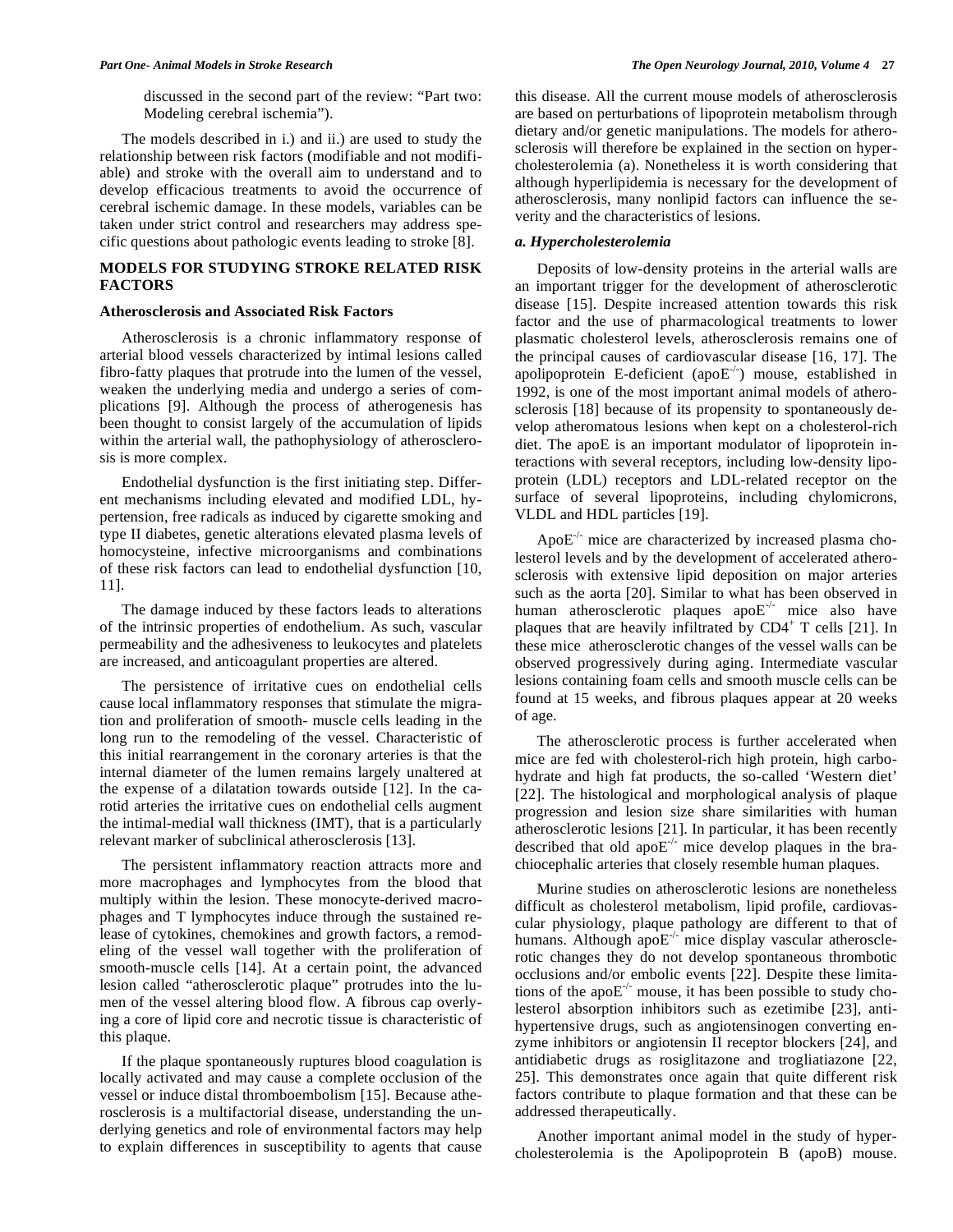ApoB is the major protein directing the metabolic fate of both VLDL and LDL, and its increased plasma concentrations are associated with the development of cardiovascular diseases. The transgenic apoB mice that express human apoB have similar plasma concentrations to those of normolipidemic humans when fed on normal diet [26]. However when these mice are fed with the typical 'Western Diet' pronounced atherosclerosis develops with a higher extent in C57BL/6 female mice than males. Macrophage foam cells characterize primarily the atherosclerotic lesions that form [27].

 While in humans the deficiency of LDL receptors (LDLR) leads to a dramatic phenotype of pronounced hypercholesterolemia with catastrophic clinical consequences, mice lacking the LDL receptor  $(LDLR^{-1})$  display only a modest hypercholesterolemia when fed on a normal diet [28]. As in the other model of hypercholesterolemia (apoE or apoB mice) also these mice develop atherosclerosis on the Western type diet. The lesions formed in these mice are of simple morphology and predominantly consist of lipid-laden macrophages [29].

 A key component to the formation of the atherosclerotic lesion, which involves an inflammatory process, has also been studied extensively and targeted with various anti- inflammatory drugs (acetylsalicylic acid, sulindac, celecoxib) [30-32]. Mixed results on plaque size and progression have been observed in these studies and up to now it is not entirely clear whether anti-inflammatory drugs may have a beneficial role on the atherosclerotic plaque in humans [22].

 Other experimental studies on atherosclerosis have used the apo $E^{-/-}$  mouse as starting basis for double knockout mice or transgene to study genes involved in lipid metabolism (e.g. acyl CoA cholesterol acyl transferase-2 [33], ATP binding cassette (ABC) transporter ABCA1 [34], low density lipoprotein receptor [35]), inflammation (e.g. C-reactive protein [36], inducible nitric oxide synthase (iNOS) [37], endothelial nitric oxide synthase (eNOS)[38], interleukin-1 beta [39]) and blood hemostasis (e.g. fibrinogen [40], plasminogen [41], plasminogen activator inhibitor-1 [42]). See also reference [43] for an extensive review on atherosclerosis mouse models.

### *b. Modeling Arterial Hypertension*

 Arterial hypertension, defined as untreated systolic pressure of  $\geq$ 140 mmHg, diastolic pressure of  $\geq$ 90 mmHg or prescription of antihypertensive drugs, affects nearly one in three adults in the United States. Blood pressure, particularly systolic blood pressure, increases with age [44]. Hypertension can be subdivided into two main categories: primary hypertension and secondary hypertension. Primary, essential or idiopathic hypertension is assumed when no specific cause can be found. In secondary hypertension, elevated blood pressure levels are due to specific reasons (most often renal dysfunction, hormone alterations and/or sleep apnea) that if identified can be corrected [45].

 Hypertension is the most important risk factor for stroke and a direct correlation between blood pressure values and stroke risk has been described [46, 47]. Subjects with blood pressure lower than 120/80 mmHg have about half the lifetime risk of stroke compared to subjects with higher blood pressure [48]. The relationship between blood pressure and cardiovascular risk is considered to be continuous, consistent and independent of other risk factors. [49].

 Although recent advances in blood pressure control (data from the National Health and Nutrition Examination Survey, NHANES 1999–2004) showed that of the subjects with hypertension aged 18 and older, 71.8% were aware of their condition, only 61.4% were under current treatment and 35.1% had arterial pressure levels that were reasonably controlled (data from National Center for Health Statistics and National Heart, Lung and Blood Institute). Because of the high prevalence of hypertension and its high direct and indirect costs (estimated to be of \$69.4 billion for 2008) identifying genetic and environmental risk factors is not only important for the prevention of CVD but also for the development of new pharmacological tools aimed at preventing late complications [50].

 Over the past 50 years various animal models of hypertension have been developed, predominantly in the rat. Different rat models can either be grouped according to their capacity to mimic the etiology of hypertension (primary vs. secondary and genetic vs. environmental) or according to the resulting end-organ damage, cardiac failure vs. renal failure vs. vascular injury. With the use of these models, analysis of genetic susceptibility factors to multifactor diseases has become feasible as animal studies avoid (1) genetic heterogeneity, (2) environmental noise, and (3) the poor statistical power related to small patient populations [51].

 Spontaneously hypertensive rats (SHR) represent the animal model most widely used in hypertension studies. They mimic in particular the human form of primary hypertension although the Mendelian type of inheritance that characterizes hypertension in the SHR is rarely encountered in humans. Okakamoto and Aoki [52] obtained the SHR rats by inbreeding Wistar rats showing the highest blood pressure. These animals develop increases in blood pressure beginning at six to seven weeks of age and reach a stable level of hypertension (reach systolic blood pressures of 180- 200 mmHg) by 17 to 19 weeks.

 The SHR develop many features of hypertensive endorgan damage as cardiac hypertrophy, present in 30% of cases [53], heart failure present in 60% of the rats at the age of 18- 24 months, renal proteinuria, decreased creatinine clearance as signs of renal dysfunction [54, 55]. However, they do not exhibit gross vascular problems, apart from consistently impaired endothelium relaxation [56]. They have no tendency to develop strokes, macroscopic atherosclerosis or vascular thrombosis. Mean survival of this strain is of 10- 21 months. Interestingly various anti-hypertensive drugs like calcium antagonists, inhibitors of the renin- angiotensin system and direct vasodilators can lower consistently blood pressure in the SHR strain. However end organ damage seems not to be prevented by any kind of treatment [57].

 Another strain, the spontaneous hypertensive stroke prone rat(SHR-SP) exhibits an early onset of hypertension, and 80% of animals experience stroke between 9 and 13 months of age [58]. There are many pathogenetic similarities between strokes in SHR-SP rats and humans [59]. On the SHR-SP, it was in fact possible to identify one of the genetic components responsible for large infarct volumes in response to a focal ischemic insult, independently from blood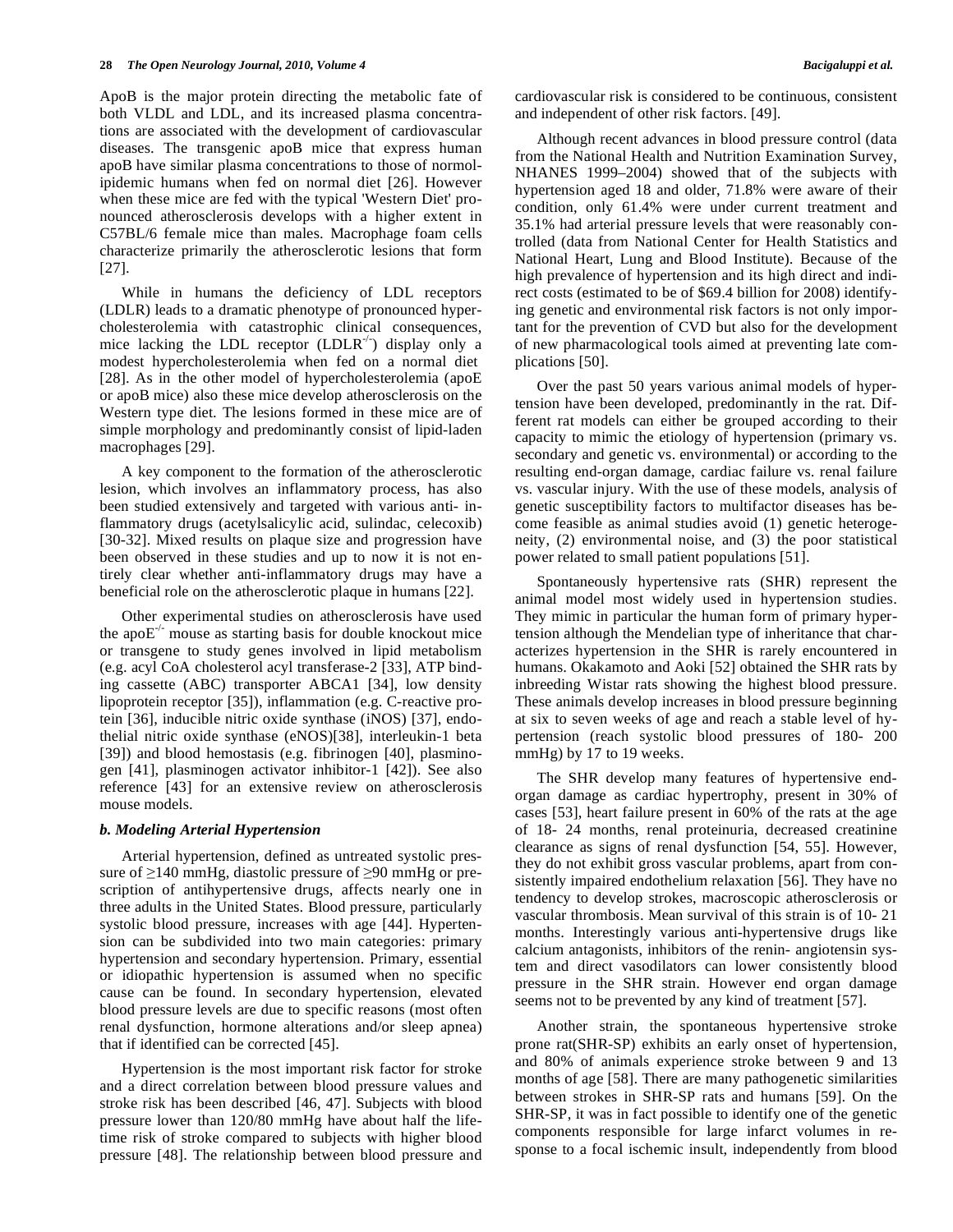pressure values. The genes encoding atrial and brain natriuretic factor were identified in this case. These genes have well- established vasoactive properties and might be involved in the control of vasoreactivity, growth and remodeling of cerebral vessels [60].

 Further, the SHR-SP exhibits salt-sensitivity, increased vascular release of super oxide and decreased total plasma antioxidant capacity. The super oxide release in the SHR-SP rats has been found to inactivate nitric oxide in mesenteric arteries and to be directly correlated with hypertension. Interestingly, administration of super oxide dismutase (SOD) returns the bioactive nitric oxide levels to normal together with blood pressure [61]. These data suggest that oxidative stress plays an important role in severe hypertension in saltloaded SHR-SP rats and its associated vascular damage [62].

 To help to clarify the role of individual genes, other animal models of hypertension were developed. The transgenic rat overexpressing the mouse Ren-2 gene ((TGRmREN2)27) is important in hypertension research as, in contrast to the SHR and SHR-SP rat, it is a genetically inherited form of hypertension for which the responsible gene is known. Nonetheless the exact mechanism *via* which this mutation leads to hypertension is not clear. That hypertension usually depends not on a single candidate gene but on a variety of genes can be clearly shown by the fact that the severity of hypertension in (TGR-mREN2)27 rats is dependent on the genetic background. For example, Sprague-Dawley rats develop an accelerated and more malignant hypertension compared with Lewis rats that do not develop hypertension [63].

 A further animal model of primary genetic hypertension is the Dahl salt- sensitive rat. This rat develops severe and fatal hypertension when it receives a high salt diet. The increased sensitivity to salt is also present when these rats are fed with normal diet as they also develop hypertension. Genetic analysis has revealed a role for the angiotensin converting enzyme (ACE) and atrial natriuretic factor (ANP) receptor genes. Cardiac hypertrophy develops in about 32% of rats and cardiac heart failure evolves early after its onset (about 4-5 months of age) [64, 65].

 To model secondary renal hypertension in the rat the most used method is to occlude the renal artery with a clip, leaving either the controlateral kidney intact ('two-kidneys one-clip') or removing this second kidney ('one-kidney oneclip) [66, 67]. Although clipping of the renal artery has also been used in the dog, the rat model is much more reliable. In the rat model, like in human disease, hypertension is chronic, while in the dog the rapid formation of vessel collaterals accounts for its short duration. Cardiac hypertrophy that affects approximately 25-50% of rats subjected to the clipping can be attenuated by administration of renin- angiotensin inhibitors and calcium antagonists, but diuretics and betablockers are not effective. As such, animal models of hypertension offer the opportunity to investigate not only the pathophysiology of hypertension, but also to the effects of anti-hypertensive drugs. Further, they can be used for inducing stroke, as has been made with the SHR-SP rat, to study the complex vascular response that follows stroke [60, 68].

#### *c. Hyperhomocysteinemia*

 High levels of plasma homocysteine represent a relevant risk factor for cardiovascular disease, stroke, and venous thromboembolism [69, 70]. Although severe forms of hyperhomocysteinemia (plasma concentrations above 100 µmol  $L^{-1}$ ) may result from mutations of enzymes involved in the metabolism of homocysteine such as cystathionine  $\beta$ synthetase (CBS) or 5,10-methylenetetrahydrofolate reductase (MTHFR), also the deficiency of cofactors (folic acid, vitamin B6 and B12) can result in the mild forms of hyperhomocysteinemia characterized by a plasma concentration of 12–50  $\mu$ mol L<sup>-1</sup>. Patients affected by severe forms of hyperhomocysteinemia have, if untreated, 50% of chance of developing a major vascular event (myocardial infarction, stroke, or venous thromboembolism) before the age of 30 years [71].

 Also mild hyperhomocysteinemia, as pointed out by recent epidemiological studies, is considered as a risk factor for stroke, cardiovascular disease, and venous thromboembolism [72].

 The underlying pathophysiological mechanism of hyperhomocysteinemia has been suggested to be enhanced atherothrombosis. Homocysteine causes in fact endothelial cell dysfunction and induces apoptosis in endothelial and smooth muscle cells. The strongest evidence that homocysteine plays a causative role in atherothrombosis has been gained from studies of hyperhomocysteinemia in animal models in the last ten years.

 The first genetic model of hyperhomocysteinemia in mice was developed in 1995 through targeted disruption of the CBS gene thereby establishing a severe form of hyperhomocysteinemia induced by homozygous CBS-deficiency (plasma levels of homocysteine elevated by 40-fold with plasma concentrations above 200  $\mu$ mol L<sup>-1</sup>) and a mild form in heterozygous CBS deficiency (plasma concentration 6-15  $\mu$ mol L<sup>-1</sup>) [73]. Severe growth retardation, hepatic steatosis and dislocation of the lens are characteristics of the homozygous mouse model. Very similar clinical features characterize also the natural history of patients with homocystinuria [74]. On the other hand, heterozygous mice with twice the normal plasmatic homocysteine levels are apparently healthy, thereby making them interesting models for studying mild forms of hyperhomocysteinemia. Notably heterozygous CBS- deficient mice display endothelial dysfunctions but do not show increased risk for atherosclerotic plaque formation [73].

 Another model of hyperhomocysteinemia is the MTHFRdeficient mouse. In contrast to the CBS-deficient mouse, heterozygous and homozygous MTHGR-deficient animals show early atherosclerotic lesions. Despite the presence of atherosclerotic plaques, these mice do not exhibit increased lipid plasma levels, thereby suggesting that hyperhomocysteinemia contributes indirectly to the development of atherosclerosis [75].

In atherosclerosis prone animals like apo $E^{-/-}$  mice, hyperhomocysteinemia accelerates the development of atherosclerosis through the enhanced expression of inflammatory mediators (e.g. receptor for advanced glycation end products (RAGE), vascular cell adhesion molecule-1 (VCAM-1),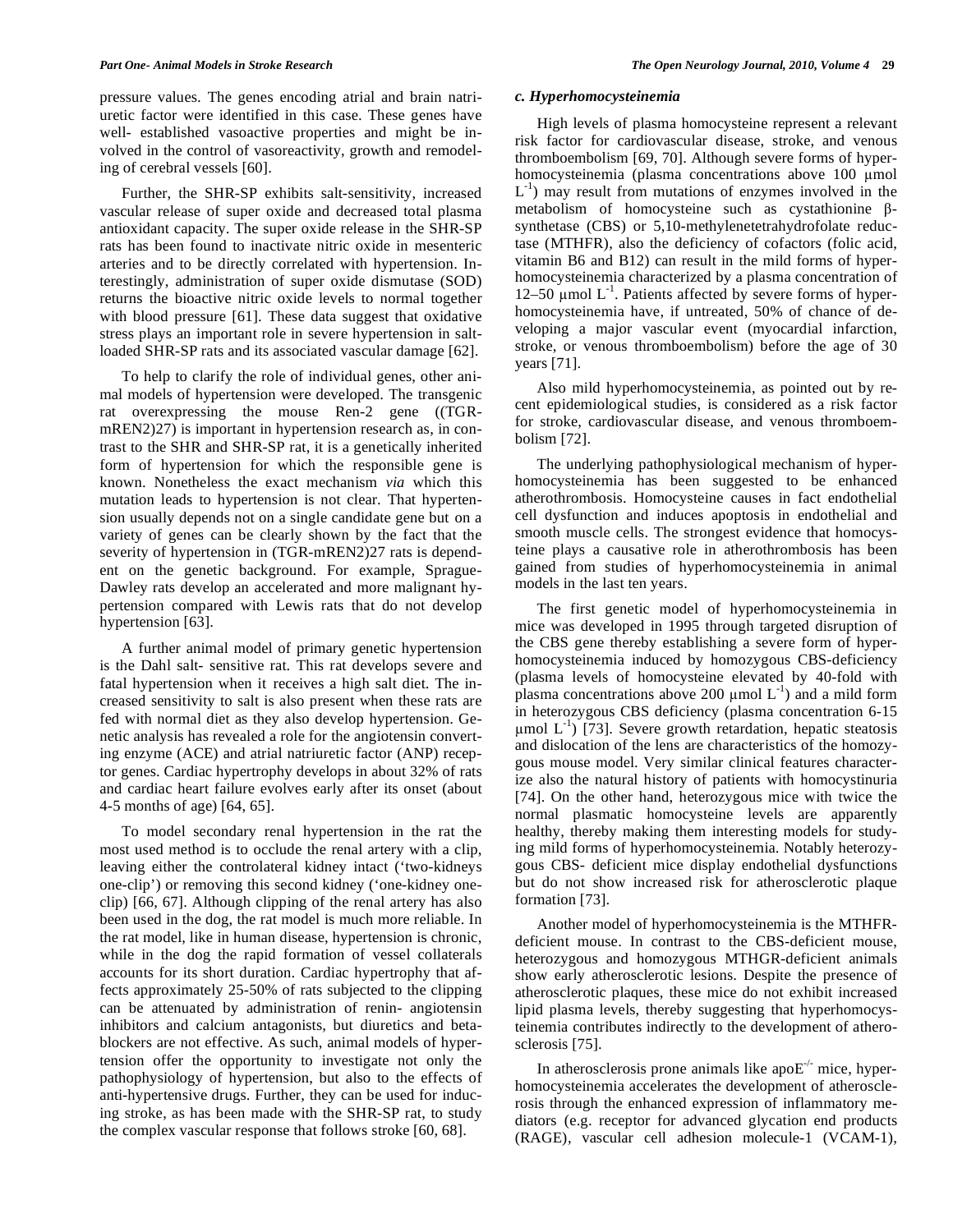| <b>Model for</b>       | <b>Model name</b>                  | Animal species available | Gene/s involved          |
|------------------------|------------------------------------|--------------------------|--------------------------|
| Hypercholesterolemia   | ApoE deficient mouse               | Mouse                    | ApoE                     |
|                        | ApoB mutant mouse                  | Mouse                    | ApoB                     |
|                        | LDLR deficient mouse               | Mouse                    | LDLR                     |
| Hyperhomocysteinemia   | CBS deficient mouse                | Mouse                    | <b>CBS</b>               |
|                        | MTHFR deficient mouse              | Mouse                    | <b>MTHFR</b>             |
| Primary hypertension   | <b>SHR</b>                         | Rat                      | Gene not known           |
|                        | SHR-SP                             | Rat                      | Gene not known           |
|                        | Ren-2 transgenic rat (TGR-mREN2)27 | Rat                      | $Ren-2$                  |
|                        | Dahl sensitive rat                 | Rat                      | ACE and ANF              |
| Secondary hypertension | Two-kidney one clip                | Dog, rat, mouse          | $\overline{\phantom{a}}$ |
|                        | One-kidney one clip                | Dog, rat, mouse          | $\overline{\phantom{a}}$ |
| Age                    | Spontaneously aged $(> 18$ months) | Rat, mouse               | ٠                        |
|                        | Senescence-accelerated mice        | Mouse                    | Genes not known          |
| <b>CADASIL</b>         | CADASIL transgenic mouse           | Mouse                    | Notch 3                  |

**Table 1. Animal Models for Studying Risk Factors and Therapies for Stroke** 

Abbreviations: ApoE, apolipoprotein E; ApoB, apolipoproteinB; LDLR, Low density lipoprotein receptor; CBS, Cystathionine beta- synthetase; MTHFR, Methylenetetrahydrofolate reductase; SHR, Spontaneously hypertensive rat; SHR-SP, Spontaneously hypertensive rat- stroke prone; ACE, Angiotension converting exzyme; ANF, atrial natriuretic factor; CADASIL, cerebral autosomal dominant arteriopathy with subcortical infarcts and leukoencephalopathy.

tissue factor (TF), and matrix metalloproteinase-9 (MMP-9) [76]) and by the dysregulation of lipid metabolism [77]. A major goal of current research using these animal models is to uncover the molecular and cellular mechanisms underlying the atherogenic effects of hyperhomocysteinemia and to develop efficacious treatments for lowering the increased risk of hyperhomocysteinemic patients [78, 79]. In fact, although today the homocysteine level can be reduced through adequate diet, no proof is available that lowering mild elevated homocysteine levels as primary prevention decreases the cerebro- or cardiovascular risk. (The Heart Outcomes Prevention Evaluation, HOPE 2 Investigators 2006) [80]. Also in the secondary prevention for stroke there are currently no recommendations to treat elevated homocysteine levels with vitamins or folic acid [81, 82]. We hope that the large Australian study (VITATOPS) in the next few years with their data together with increased insight in the pathogenesis of hyperhomocysteinemia will make the image round.

### **Aging as Risk Factor for Stroke**

 Age accounts for a so-called not modifiable risk factor for stroke. The probability of having a stroke in fact approximately doubles for each decade of life after age 55. (National Center for Health Statistics, http://www.cdc.gov/ nchs/fastats/deaths.htm)

 Rats and mice are the species of choice for most animal studies on aging. Most rodents used in aging studies must be cared for and maintained for 2 or more years before they can be used in experiments therefore requiring considerable financial investment [83].

 Other animal models for aging include different strains of the senescence-accelerated mice (SAM) that by the age of 6 months undergo significant aging changes as senile amyloidosis, deficits in learning and memory, senile osteoporosis together with various neoplastic diseases [84-86].

## **Single-Gene Disorders Associated with Stroke: CADASIL**

 Cerebral Autosomal Dominant Arteriopathy with Subcortical Infarcts and Leukoencephalopathy, CADASIL, is a heritable small-vessel disease caused by mutations in NOTCH3 [87]. Clinically CADASIL comprises recurrent strokes and transient ischemic attacks, progressive cognitive impairment, and psychiatric disturbance with onset usually in the third to sixth decade. The bilateral involvement of the anterior temporal white matter and external capsule is a characteristic feature in CADASIL [88]. Pathological examination reveals multiple small, deep cerebral infarcts, leukoencephalopathy and a non-atherosclerotic, non-amyloid angiopathy of the small cerebral arteries caused by the degeneration of vascular smooth muscle cells and abnormal accumulation of electron dense granular material [89].

 Recently a transgenic mouse model for CADASIL has been developed in which the full-length human Notch3 carrying the Arg90Cys mutation is expressed under the SM22 promoter in vascular smooth muscle cells [90]. Although transgenic mice showed no evidence of prominent brain parenchyma damage, both cerebral and peripheral arteries were demonstrated to contain granular material deposits and Notch3 accumulation typical of CADASIL. This animal model will hopefully enable to better understand the underlying mechanisms of this often devastating illness.

 Animal models for stroke risk factors discussed have been summarized in Table **1**.

### **CONCLUSION**

 This article provides a review of many (but not all) models for stroke risk factors currently in use. The use of one of these models offer an opportunity to investigate mechanisms, prevention, and treatment of specific risk factors that are related to stroke. Further the effects of genes, gene products, and proteins in the development of vascular damage can be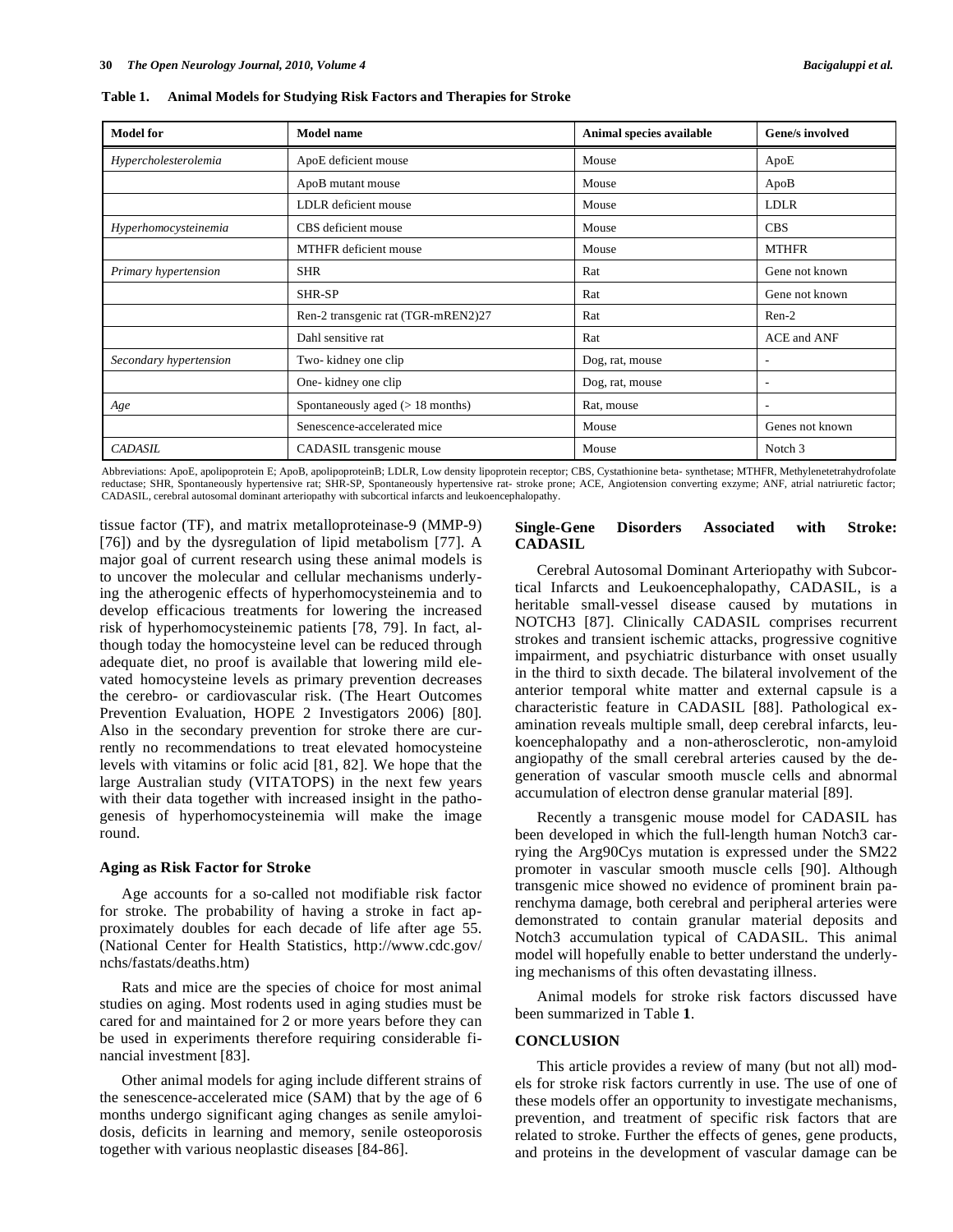determined. However, no model is able to mimic and describe human stroke: different models are in fact of great value in modeling the different risk factors and aspects of human disease. The choice of using one model rather than another depends essentially on the target of the investigation. Nonetheless it is often useful to evaluate more than one model in different species to overcome limitations of single models. Future development foresee the development of new models for risk factors, the more extended use of genetic manipulation for designing new models. This with the aim of creating more and more tools for a better understanding and mimicry of stroke related risk factors. At present in fact no stroke model is really able to mimic vessel disease that is a major cause of disability and mortality in the older population.

 It must also be critically mentioned that until the present stage, not many experimental stroke studies made use of the pool of transgenic animals at vascular risk that were described in this review. Future studies should consider more and more the use of aged animals where prolonged arterial injury and a generalized aging of all the tissues better mimics human stroke.

#### **REFERENCES**

- [1] Lopez AD, Mathers CD, Ezzati M, Jamison DT, Murray CJ. Global and regional burden of disease and risk factors, 2001: systematic analysis of population health data. Lancet 2006; 367(9524): 1747- 57.
- [2] Garber K. Stroke treatment--light at the end of the tunnel? Nat Biotechnol 2007; 25(8): 838-40.
- [3] Taylor TN, Davis PH, Torner JC, Holmes J, Meyer JW, Jacobson MF. Lifetime cost of stroke in the United States. Stroke 1996; 27(9): 1459-66.
- [4] Hachinski V. The 2005 Thomas Willis Lecture: stroke and vascular cognitive impairment: a transdisciplinary, translational and transactional approach. Stroke 2007; 38(4): 1396.
- [5] Graham SM, McCullough LD, Murphy SJ. Animal models of ischemic stroke: balancing experimental aims and animal care. Comp Med 2004; 54(5): 486-96.
- [6] Carmichael ST. Rodent models of focal stroke: size, mechanism, and purpose. NeuroRx 2005; 2(3): 396-409.
- [7] Hainsworth AH, Markus HS. Do *in vivo* experimental models reflect human cerebral small vessel disease? A systematic review. J Cereb Blood Flow Metab 2008; 28(12): 1877-91.
- [8] Durukan A, Tatlisumak T. Acute ischemic stroke: overview of major experimental rodent models, pathophysiology, and therapy of focal cerebral ischemia. Pharmacol Biochem Behav 2007; 87(1): 179-97.
- [9] Kumar V, Abbas AK, Fausto N, Robbins SL, Cotran RSRpbod. Robbins and Cotran pathologic basis of disease.  $7<sup>th</sup>$  ed. Kumar V, Abbas, AK, Fausto N, Perkins JA, Eds. Philadelphia, Pa., London: Elsevier Saunders 2005.
- [10] Ross R. The pathogenesis of atherosclerosis: a perspective for the 1990s. Nature 1993; 362(6423): 801-9.
- [11] Ross R. George lyman duff memorial lecture. Atherosclerosis: a problem of the biology of arterial wall cells and their interactions with blood components. Arteriosclerosis 1981; 1(5): 293-311.
- [12] Glagov S, Weisenberg E, Zarins CK, Stankunavicius R, Kolettis GJ. Compensatory enlargement of human atherosclerotic coronary arteries. N Engl J Med 1987; 316(22): 1371-5.
- [13] Humphries SE, Morgan L. Genetic risk factors for stroke and carotid atherosclerosis: insights into pathophysiology from candidate gene approaches. Lancet Neurol 2004; 3(4): 227-35.
- [14] Hermann DM, Matter CM. Tissue plasminogen activator-induced reperfusion injury after stroke revisited. Circulation 2007; 116(4): 363-5.
- [15] Ross R. Atherosclerosis--an inflammatory disease. N Engl J Med 1999; 340(2): 115-26.
- [16] Breslow JL. Cardiovascular disease burden increases, NIH funding decreases. Nat Med 1997; 3(6): 600-1.
- [17] Braunwald E. Shattuck lecture--cardiovascular medicine at the turn of the millennium: triumphs, concerns, and opportunities. N Engl J Med 1997 6; 337(19): 1360-9.
- [18] Plump AS, Smith JD, Hayek T, *et al*. Severe hypercholesterolemia and atherosclerosis in apolipoprotein E-deficient mice created by homologous recombination in ES cells. Cell 1992; 71(2): 343-53.
- [19] Mahley RW. Apolipoprotein E: cholesterol transport protein with expanding role in cell biology. Science 1988; 240(4852): 622-30.
- [20] Moghadasian MH, McManus BM. Pathophysiology of apolipoprotein E deficiency in mice: relevance to apo E-related disorders in humans. FASEB J 2001; 15(14): 2623-30.
- [21] Reddick RL, Zhang SH, Maeda N. Atherosclerosis in mice lacking apo E. Evaluation of lesional development and progression. Arterioscler Thromb1994 14(1): 141-7.
- [22] Meir KS, Leitersdorf E. Atherosclerosis in the apolipoprotein-Edeficient mouse: a decade of progress. Arterioscler Thromb Vasc Biol 2004; 24(6): 1006-14.
- [23] Davis HR, Jr, Compton DS, Hoos L, Tetzloff G. Ezetimibe, a potent cholesterol absorption inhibitor, inhibits the development of atherosclerosis in ApoE knockout mice . Arterioscler Thromb Vasc Biol 2001; 21(12): 2032-8.
- [24] Hayek T, Attias J, Smith J, Breslow JL, Keidar S. Antiatherosclerotic and antioxidative effects of captopril in apolipoprotein Edeficient mice. J Cardiovas pharmacol 1998; 31(4): 540-4.
- [25] Chen Z, Ishibashi S, Perrey S, *et al*. Troglitazone inhibits atherosclerosis in apolipoprotein E-knockout mice: pleiotropic effects on CD36 expression and HDL. Arterioscler Thromb Vasc Biol 2001; 21(3): 372-7.
- [26] Linton MF, Farese RV, Jr, Chiesa G, *et al*. Transgenic mice expressing high plasma concentrations of human apolipoprotein B100 and lipoprotein(a). J Clin investig 1993; 92(6): 3029-37.
- [27] Purcell-Huynh DA, Farese RV, Jr., Johnson DF, *et al*. Transgenic mice expressing high levels of human apolipoprotein B develop severe atherosclerotic lesions in response to a high-fat diet. J Clin Invest 1995; 95(5): 2246-57.
- [28] Ishibashi S, Brown MS, Goldstein JL, Gerard RD, Hammer RE, Herz J. Hypercholesterolemia in low density lipoprotein receptor knockout mice and its reversal by adenovirus-mediated gene delivery. J Clin Invest1993; 92(2): 883-93.
- [29] Ishibashi S, Goldstein JL, Brown MS, Herz J, Burns DK. Massive xanthomatosis and atherosclerosis in cholesterol-fed low density lipoprotein receptor-negative mice. J Clin Invest 1994; 93(5): 1885-93.
- [30] Paul A, Calleja L, Camps J , *et al*. The continuous administration of aspirin attenuates atherosclerosis in apolipoprotein E-deficient mice. Life Sci 2000; 68(4): 457-65.
- [31] Reis ED, Roque M, Dansky H, *et al.* Sulindac inhibits neointimal formation after arterial injury in wild-type and apolipoprotein Edeficient mice. Proc Natl Acad Sci USA 2000; 97(23): 12764-9.
- [32] Olesen M, Kwong E, Meztli A, *et al*. No effect of cyclooxygenase inhibition on plaque size in atherosclerosis-prone mice. Scand Cardiovasc J 2002; 36(6): 362-7.
- [33] Willner EL, Tow B, Buhman KK, *et al*. Deficiency of acyl CoA: cholesterol acyltransferase 2 prevents atherosclerosis in apolipoprotein E-deficient mice. Proc Natl Acad Sci USA 2003; 100(3): 1262- 7.
- [34] Aiello RJ, Brees D, Bourassa PA, *et al.* Increased atherosclerosis in hyperlipidemic mice with inactivation of ABCA1 in macrophages. Arterioscler Thromb Vasc Biol 2002; 22(4): 630-7.
- [35] Bonthu S, Heistad DD, Chappell DA, Lamping KG, Faraci FM. Atherosclerosis, vascular remodeling, and impairment of endothelium-dependent relaxation in genetically altered hyperlipidemic mice. Arterioscler Thromb Vasc Biol 1997 ; 17(11): 2333-40.
- [36] Paul A, Ko KW, Li L, et al. C-reactive protein accelerates the progression of atherosclerosis in apolipoprotein E-deficient mice. Circulation 2004; 109(5): 647-55.
- [37] Kuhlencordt PJ, Chen J, Han F, Astern J, Huang PL. Genetic deficiency of inducible nitric oxide synthase reduces atherosclerosis and lowers plasma lipid peroxides in apolipoprotein E-knockout mice. Circulation 2001; 103(25): 3099-104.
- [38] Kuhlencordt PJ, Gyurko R, Han F, *et al.* Accelerated atherosclerosis, aortic aneurysm formation, and ischemic heart disease in apolipoprotein E/endothelial nitric oxide synthase double-knockout mice. Circulation 2001; 104(4): 448-54.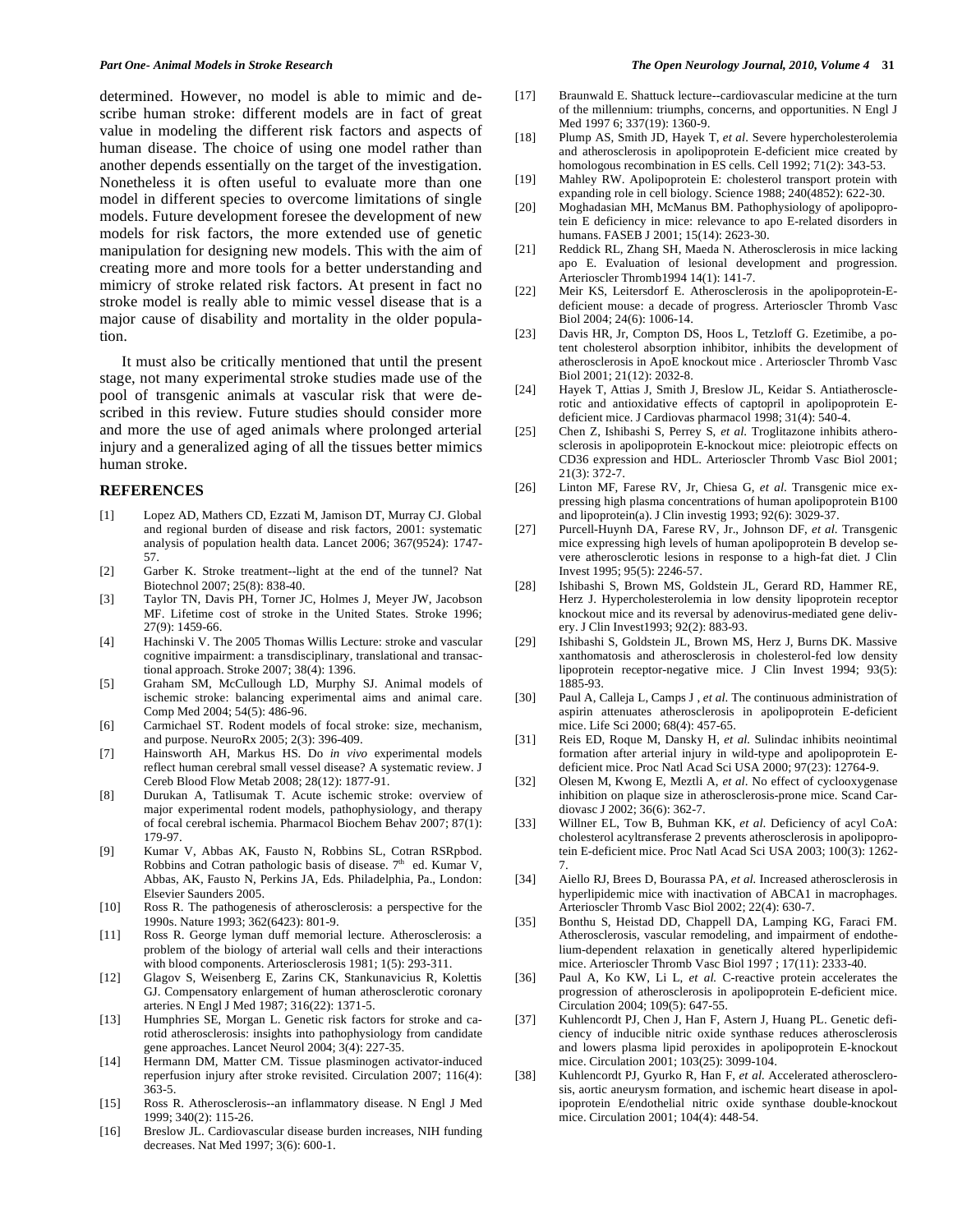#### **32** *The Open Neurology Journal, 2010, Volume 4 Bacigaluppi et al.*

- [39] Kirii H, Niwa T, Yamada Y, *et al.* Lack of interleukin-1beta decreases the severity of atherosclerosis in ApoE-deficient mice. Arterioscler Thromb Vasc Biol 2003; 23(4): 656-60.
- [40] Xiao Q, Danton MJ, Witte DP, Kowala MC, Valentine MT, Degen JL. Fibrinogen deficiency is compatible with the development of atherosclerosis in mice. J Clin Invest 1998; 101(5): 1184-94.
- [41] Xiao Q, Danton MJ, Witte DP, *et al*. Plasminogen deficiency accelerates vessel wall disease in mice predisposed to atherosclerosis. Proc Natl Acad Sci USA 1997; 94(19): 10335-40.
- [42] Luttun A, Lupu F, Storkebaum E, *et al*. Lack of plasminogen activator inhibitor-1 promotes growth and abnormal matrix remodeling of advanced atherosclerotic plaques in apolipoprotein E-deficient mice. Arterioscler Thromb Vasc Biol 2002; 22(3): 499-505.
- [43] Daugherty A. Mouse models of atherosclerosis. Am J Med Sci 2002; 323(1): 3-10.
- [44] Fields LE, Burt VL, Cutler JA, Hughes J, Roccella EJ, Sorlie P. The burden of adult hypertension in the United States 1999 to 2000: a rising tide. Hypertension 2004; 44(4): 398-404.
- [45] Fauci AS. Harrison's principles of internal medicine.  $17<sup>th</sup>$  ed. New York: McGraw-Hill Medical ; London : McGraw-Hill [distributor] 2008.
- [46] Whisnant JP. Modeling of risk factors for ischemic stroke. The Willis Lecture. Stroke 1997; 28(9): 1840-4.
- [47] Adab P, Cheng KK, Jiang CQ, Zhang WS, Lam TH. Age-specific relevance of usual blood pressure to vascular mortality. Lancet 2003; 361(9366): 1391; author reply -2.
- [48] Seshadri S, Beiser A, Kelly-Hayes M, *et al*. The lifetime risk of stroke: estimates from the Framingham Study. Stroke 2006; 37(2): 345-50.
- [49] Chobanian AV, Bakris GL, Black HR, *et al*. The seventh report of the joint national committee on prevention, detection, evaluation, and treatment of high blood pressure: the JNC 7 report. JAMA 2003; 289(19): 2560-72.
- [50] Goldstein LB, Adams R, Alberts MJ, *et al*. Primary prevention of ischemic stroke: a guideline from the American Heart Association/American Stroke Association Stroke Council: cosponsored by the Atherosclerotic Peripheral Vascular Disease Interdisciplinary Working Group; Cardiovascular Nursing Council; Clinical Cardiology Council; Nutrition, Physical Activity, and Metabolism Council; and the Quality of Care and Outcomes Research Interdisciplinary Working Group. Circulation 2006; 113(24): e873-923.
- [51] Nabika T, Cui Z, Masuda J. The stroke-prone spontaneously hypertensive rat: how good is it as a model for cerebrovascular diseases? Cell Mol Neurobiol 2004; 24(5): 639-46.
- [52] Okamoto K, Aoki K. Development of a strain of spontaneously hypertensive rats. Jpn Circ J 1963; 27: 282-93.
- [53] Conrad CH, Brooks WW, Robinson KG, Bing OH. Impaired myocardial function in spontaneously hypertensive rats with heart failure. Am J Physiol 1991; 260(1 Pt 2): H136-45.
- [54] Galaske RG, Van Liew JB, Feld LG. Filtration and reabsorption of endogenous low-molecular-weight protein in the rat kidney. Kidney Int 1979; 16(3): 394-403.
- [55] Komatsu K, Frohlich ED, Ono H, Ono Y, Numabe A, Willis GW. Glomerular dynamics and morphology of aged spontaneously hypertensive rats: effects of angiotensin-converting enzyme inhibition. Hypertension 1995 25(2): 207-13.
- [56] Luscher TF, Aarhus LL, Vanhoutte PM. Indomethacin improves the impaired endothelium-dependent relaxations in small mesenteric arteries of the spontaneously hypertensive rat. Am J Hypertens 1990; 3(1): 55-8.
- [57] Pinto YM, Paul M, Ganten D. Lessons from rat models of hypertension: from Goldblatt to genetic engineering. Cardiovasc Res 1998; 39(1): 77-88.
- [58] Ganten D, Birkenhäger WH, Reid JL. Handbook of hypertension. Experimental and genetic models of hypertension. Amsterdam [u.a.]: Elsevier 1994; Vol. 16.
- [59] Carr FJ, McBride MW, Carswell HV, *et al.* Genetic aspects of stroke: human and experimental studies. J Cereb Blood Flow Metab 2002; 22(7): 767-73.
- [60] Jeffs B, Clark JS, Anderson NH, *et al*. Sensitivity to cerebral ischaemic insult in a rat model of stroke is determined by a single genetic locus. Nat Genet1997; 16(4): 364-7.
- [61] Tschudi MR, Mesaros S, Luscher TF, Malinski T. Direct in situ measurement of nitric oxide in mesenteric resistance arteries. Increased decomposition by superoxide in hypertension. Hypertension 1996; 27(1): 32-5.
- [62] Manning RD, Jr, Meng S, Tian N. Renal and vascular oxidative stress and salt-sensitivity of arterial pressure. Acta Physiol Scand 2003; 179(3): 243-50.
- [63] Whitworth CE, Fleming S, Cumming AD, *et al*. Spontaneous development of malignant phase hypertension in transgenic Ren-2 rats. Kidney Intl 1994; 46(6): 1528-32.
- [64] Rapp JP. Dahl salt-susceptible and salt-resistant rats: a review. Hypertension 1982; 4(6): 753-63.
- [65] Deng Y, Rapp JP. Cosegregation of blood pressure with angiotensin converting enzyme and atrial natriuretic peptide receptor genes using Dahl salt-sensitive rats. Nat Genet 1992; 1(4): 267-72.
- [66] Swales JD, Tange JD. The influence of acute sodium depletion on experimental hypertension in the rat. J Lab Clin Med 1971; 78(3): 369-79.
- [67] Deodhar SD, Haas E, Goldblatt H. Production of antirenin to homologous renin and its effect of experimental renal hypertension. J Exper Med 1964; 119: 425-32.
- [68] Mies G, Hermann D, Ganten U, Hossmann KA. Hemodynamics and metabolism in stroke-prone spontaneously hypertensive rats before manifestation of brain infarcts. J Cereb Blood Flow Metab 1999; 19(11): 1238-46.
- [69] McCully KS. Homocysteine and vascular disease. Nat Med 1996; 2(4): 386-9.
- [70] Selhub J, Jacques PF, Bostom AG, *et al.* Association between plasma homocysteine concentrations and extracranial carotid-artery stenosis. N Engl J Med 1995; 332(5): 286-91.
- [71] Mudd SH, Skovby F, Levy HL, *et al.* The natural history of homocystinuria due to cystathionine beta-synthase deficiency. Am J Hum Genet 1985; 37(1): 1-31.
- [72] Homocysteine Studies Collaboration. Homocysteine and risk of ischemic heart disease and stroke: a meta-analysis. JAMA 2002; 288(16): 2015-22.
- [73] Watanabe M, Osada J, Aratani Y. Mice deficient in cystathionine beta-synthase: animal models for mild and severe homocyst(e)inemia. Proc Natl Acad Sci USA 1995; 92(5): 1585-9.
- [74] Welch GN, Loscalzo J. Homocysteine and atherothrombosis. N Engl J Med 1998; 338(15): 1042-50.
- [75] Chen Z, Karaplis AC, Ackerman SL, *et al.* Mice deficient in methylenetetrahydrofolate reductase exhibit hyperhomocysteinemia and decreased methylation capacity, with neuropathology and aortic lipid deposition. Hum Mol Genet 2001; 10(5): 433-43.
- [76] Hofmann MA, Lalla E, Lu Y, *et al*. Hyperhomocysteinemia enhances vascular inflammation and accelerates atherosclerosis in a murine model. J Clin Investig 2001; 107(6): 675-83.
- [77] Werstuck GH, Lentz SR, Dayal S, *et al*. Homocysteine-induced endoplasmic reticulum stress causes dysregulation of the cholesterol and triglyceride biosynthetic pathways. J Clin Invest 2001; 107(10): 1263-73.
- [78] Austin RC, Lentz SR, Werstuck GH. Role of hyperhomocysteinemia in endothelial dysfunction and atherothrombotic disease. Cell Death Differ 2004; 11(Suppl 1): S56-64.
- [79] Lentz SR. Mechanisms of homocysteine-induced atherothrombosis. J Thromb Haemost 2005; 3(8): 1646-54.
- [80] Lonn E, Yusuf S, Arnold MJ, *et al.* Homocysteine lowering with folic acid and B vitamins in vascular disease. N Engl J Med 2006; 354(15): 1567-77.
- [81] Bonaa KH, Njolstad I, Ueland PM, *et al.* Homocysteine lowering and cardiovascular events after acute myocardial infarction. N Engl J Med 2006 13; 354(15): 1578-88.
- [82] Toole JF, Malinow MR, Chambless LE, *et al.* Lowering homocysteine in patients with ischemic stroke to prevent recurrent stroke, myocardial infarction, and death: the Vitamin Intervention for Stroke Prevention (VISP) randomized controlled trial. JAMA 2004; 291(5): 565-75.
- [83] Sprott RL, Ramirez I. Current inbred and hybrid rat and mouse models for gereontological research. ILAR journal / National Research Council, Institute of Laboratory Animal Resources1997; 38(3): 104-9.
- [84] Takeda T, Hosokawa M, Takeshita S, *et al.* A new murine model of accelerated senescence. Mech Ageing Dev 1981; 17(2): 183-94.
- [85] Takeda T, Matsushita T, Kurozumi M, Takemura K, Higuchi K, Hosokawa M. Pathobiology of the senescence-accelerated mouse (SAM). Expergerontology 1997; 32(1-2): 117-27.
- [86] Takeda T, Higuchi K, Hosokawa M. Senescence-accelerated Mouse (SAM): with special reference to development and patho-